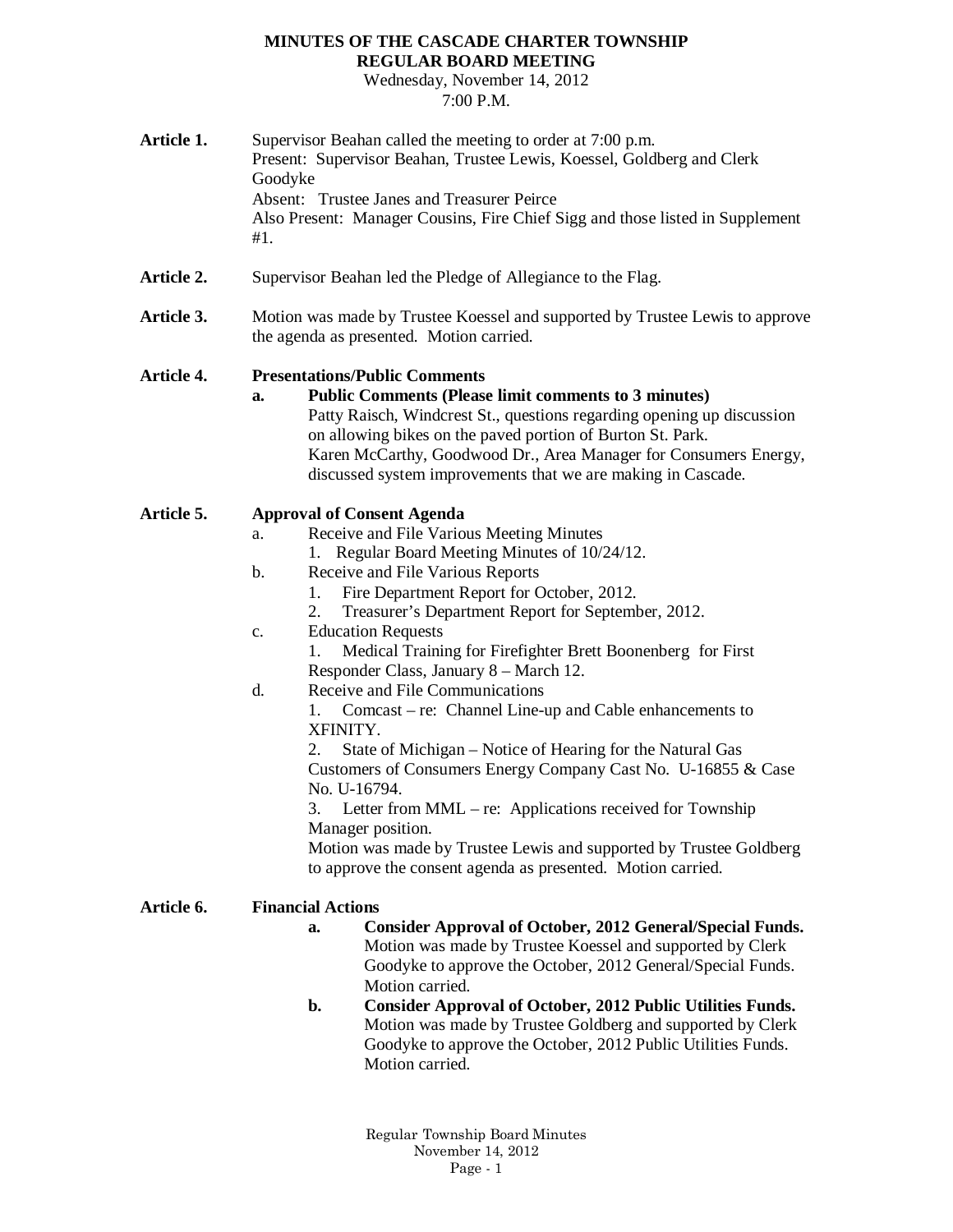**c. Consider Approval of October, 2012 Payables, Payroll, and Transfers**

Motion was made by Trustee Lewis and supported by Trustee Koessel to approve the October, 2012 Payables, Payroll and Transfers. Motion carried.

## **Article 7. Unfinished Business (None)**

#### **Article 8. New Business**

**105-2012 Consider Approval of the Selling of Engine 8 to Grattan Fire Dept.**

Fire Chief Sigg was present to review the sale of Engine 8 to Grattan Fire Dept. in the amount of \$45,000. Some of the items that would stay with the truck are: hard suction for drafting, ladders and the old "Jaws of Life". Motion was made by Trustee Koessel and supported by Trustee Goldberg to approve the sale of Engine 8 to Grattan Fire Department for \$ 45,000. Motion carried.

**106-2012 Consider Approval of IFT District and Exemption Certificate for New Facility for Lacks Enterprises.** Manager Cousins explained this was the same resolution previously adopted with the change in name that Lacks has requested to be changed. Motion was made by Trustee Goldberg and supported by Clerk Goodyke to re-adopt the corrected Resolution for Lack Enterprises. Motion carried by roll call vote.

**Article 9. Public Comments on any other matters. (limit comments to 3 minutes)** Kent County Sheriff Deputy Roe was present to update the Board on East Precinct happenings.

## **Article 10. Manager Comments**

Manager Cousins offered the following comments:

- Reminder applications have been received for the Manager's position; if you want any details on the thirty people that have applied…let me know. We will probably get another update next week from Bill Baldridge. Supervisor Beahan asked what the next steps would be. Bill Baldridge will meet the Personnel Committee to recommend somewhere around (8) candidates to be interviewed. The Personnel Committee will most likely interview (5) candidates and then recommend (3) to be interviewed by the Board on the  $12<sup>th</sup>$  of December.
- 2013 Budget has been noticed in the newspaper and will be on the agenda November 28<sup>th</sup> for final adoption.
- We will also have the last round of budget adjustments on the meeting on the  $28<sup>th</sup>$ .

#### **Article 11. Board Member Comments**

Trustee Koessel offered the following comments:

• You will see a few changes to the Budget. Fred, Ken & I have been talking about a "unique" occurrence next year where there is 27 pay periods. We asked Bill to talk to our CPA firm to determine the best way to handle it. What you are going to see are some adjustments to salary different than what you saw when we met and looked at the Budget as a

> Regular Township Board Minutes November 14, 2012 Page - 2